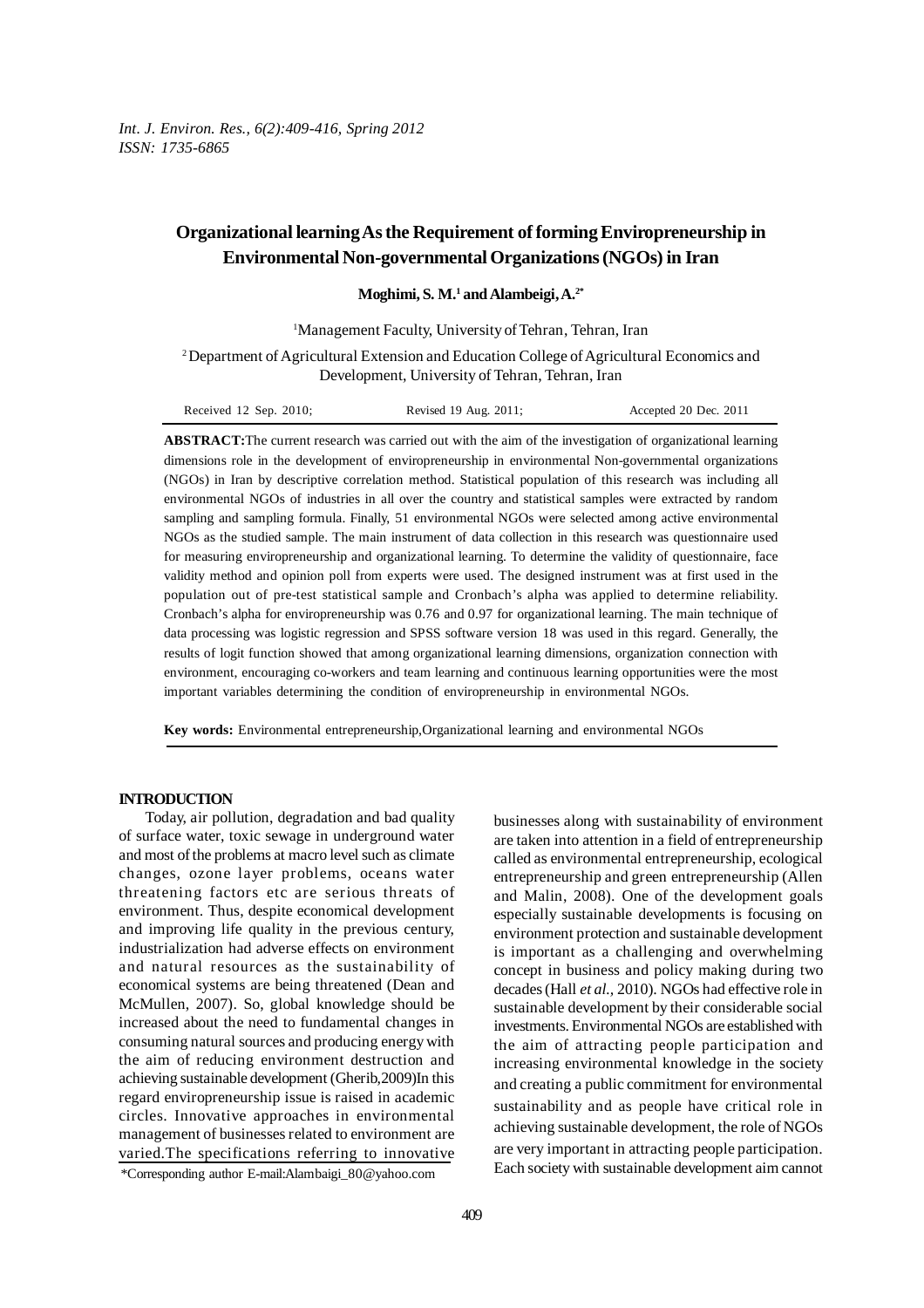ignore the activity of NGOs and in no society we cannot achieve sustainable development without providing a good background for the activity of NGOs. And if social, humanistic and scientific sustainable development is based on its main componentsempowerment, increasing social capital, science production, reducing poverty and increasing public welfare, we cannot and should not ignore NGOs. Environment protection organization defines Environmental NGOs as: "Environmental NGOs are all non-governmental, non-profit and non-political organizations organized by natural personals gathering as voluntarily. These people work by arranging chart since registration date in official office as a legal person. While, in critical economical and social conditions, entrepreneurship is regarded as an effective element of environmental management. Entrepreneurships and sustainable development are the main issues in social and economical development all over the world. The role of entrepreneurship in this process is creating a kind of innovative attitude toward using environment to protect it and reduce social and environmental concerns (Hall *et al.,* 2010). The term "entrepreneur" reminds us a hardworking and enthusiastic person, a person who creates value by facing challenges and creating innovations. Currently, by increasing threats and environmental pollutions, environmental orientation with entrepreneurial approach is considered by various researchers (Allen and Malin, 2008). Enviropreneurship is new field in entrepreneurship studies. Different definitions of enviropreneurship are coined. Some people regard sustainable entrepreneurship equal to enviropreneurship (Roggers, 2010), the others regard it entrepreneurship from environmental view (Schaltegger, 2002) and the remaining regard achieving sustainable society by innovation equal to enviropreneurship (Cohen, 2006). A new concept of enviropreneurship raised as preventing pollution is similar to other kinds of enviropreneurship by which in addition to having reaction to market opportunity, negative effects are reduced on natural environment. This kind of entrepreneurship reduces the costs instead of increasing incomes (Moghimi, 2005). Gerlach (2002) believes that environmental entrepreneurs are creative people who view their business from the point of values mixed with the environment, as in this way competitive advantages are formed for them in the market. In other words, competitive advantages view beside protective –oriented view to environment forms the basis of environmental entrepreneurship. He believes that environmental entrepreneurs are catalysts of development and change in economy and environment. Pastakia (1998) reveals that environmental entrepreneurs are a new generation of agents informed

of ecological agriculture changes. Arguably, entrepreneurship is one of the principle factors for economical development and prosperity and as such plays a critical role in individual and organizational activities. Since NGOs have wide influence in all economical, social and cultural grounds, reforming organizations from the traditional and bureaucratic form to a more entrepreneurial form is deemed particularly important (Analoui, *et al.,* 2009).

As it is shown in review of literature, people or groups such as NGOs presenting ideas and innovations compatible with environment protection in both market or non-market, are called environmental entrepreneurs (Camison, 2008) and the process to which people or a group of people enter in the form of agents to create sustainable innovations in businesses related to environment, is called environmental entrepreneurs. Enviropreneurship is raised to meet the requirements of creating balance between social needs and protection of ecological agriculture in the present and future (Issak, 2002). Environmental entrepreneurs by optimal use of environmental resources for production on one hand and on the other by creating innovation in production, protection and alternative activities prevent environmental damages (Camison, 2008). So, sustainable management of natural resources, optimal use of the environment in production activities, environmental risks reduction, guaranteeing a good eco-system and increasing living variety are the results of environmental entrepreneurship. Entrepreneurship refers to renovating innovation and organizational structural risk taking and concept and pursuing new opportunities and the basis of active and strategic reaction is on surrounding changes and creating such environment requires the development of organizational learning. By developing organizational learning entrepreneurship is developed (Brundin et al, 2008). Today, it is proved that there is reciprocal relationship between entrepreneurship and learning degree. Organizational learning is used as a solution for filling the information gap.The unique characteristics of the organizations in which organizational learning is supported, is that they can react rapidly to peripheral demands (Jaw and Liu, 2003). On the other hand, McGrath (2001) believes that entrepreneurship in an organization is depending upon learning ability via searching new knowledge and using the existing knowledge of the organization (Guth & Ginsberg, 1990).

Patzelt and Shepherd (2011) believes that forming new opportunities for sustainable development in the form of enviropreneurship is depending upon some factors such as the knowledge about natural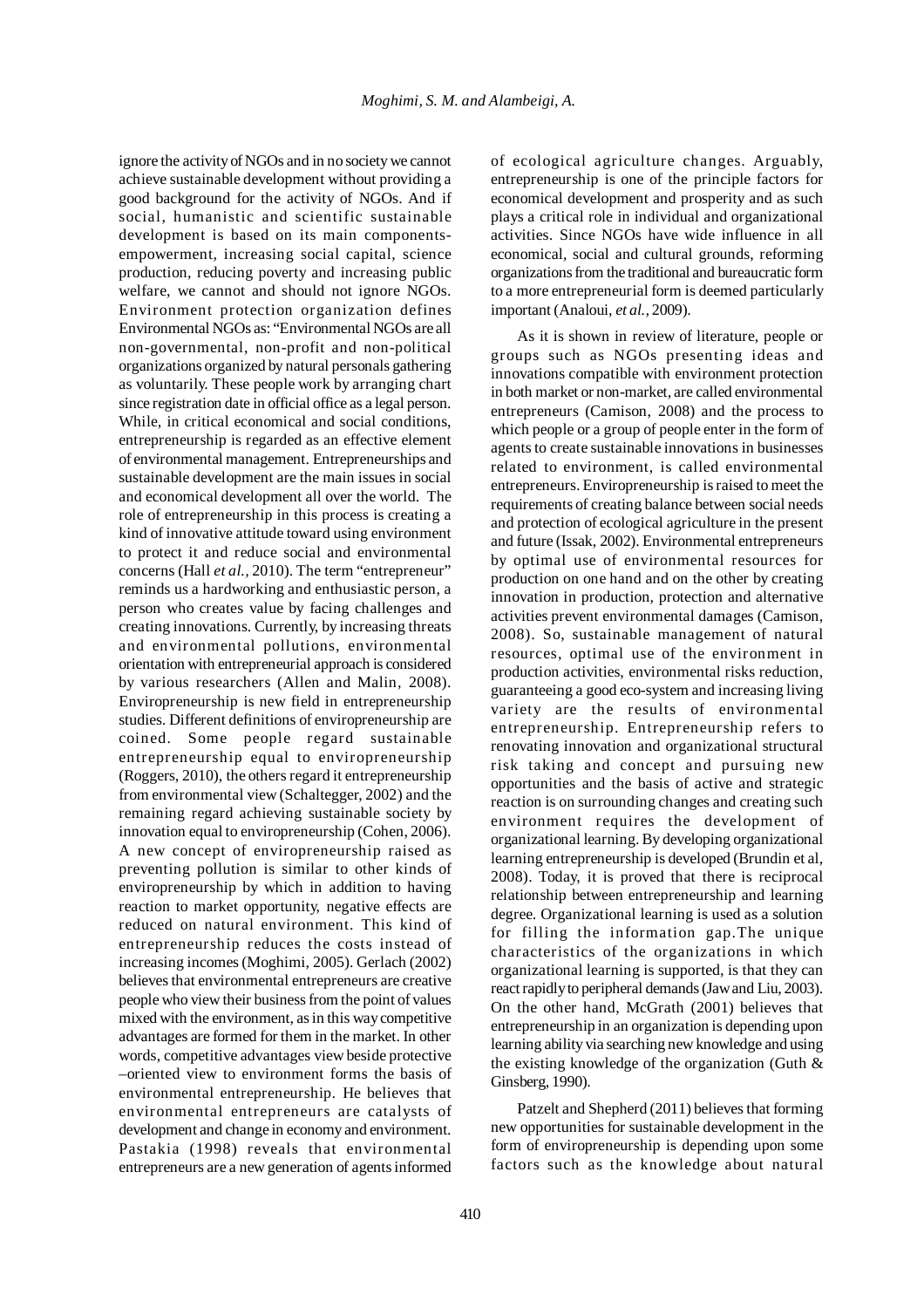environment and environment, perception of environmental threats and altruism attitude. So, the knowledge-based enviropreneurship is being reviewed from this aspect. On the other hand, learning is necessary for creating and using knowledge for production, process and organizational innovation. Organizational learning theory proposes that when organizations are exposed to various incentives, a new set is formed for review in the existing assumptions and beliefs. This process for people provides testing by which learning is done via practice. Learning in its extensive concept is meant to achieve new information and knowledge (Dess *et al.,* 2003).

Tushman and Nadler (1986) stated that in each organization, innovation is occurred in creating or accepting innovative ideas. So, any kind of products, service, technology, operation and new management strategies are connected to innovation and entrepreneurship process in an organization and any innovation here requires using knowledge in a special field. Tsang (1997) believes that the important point here is providing the opportunity and promulgating individual learning among the members of the organization. Organizational learning is considered as one of the required strategies to improve environmental NGOs in enviropreneurship in this research. Creating opportunities for continuous learning, enquiry, encouraging collaboration and team learning, establishing supporting systems for learning, empowering people to mass vision, connection of the organization with environment and leaders support model are the main factors determining the condition of organizational learning in an organization. By reviewing the literature, there is no research about the study of organizational learning role in environmental entrepreneurship. But some studies investigated about the role of organizational learning in innovative actions of the organization.

### **MATERIALS & METHODS**

This research is applied one carried out by descriptive correlation method and data is collected by survey method. Statistical population of this research is including all environmental NGOs of industries in all over the country and statistical samples were extracted by random sampling and sampling formula. Finally, 51 environmental NGOs were selected among active environmental NGOs as the studied sample. The main instrument of data collection in this research is a questionnaire consisting of 3 sections as demographic characteristics; the condition of enviropreneurship with 20-item in ten-item Likert scale and organizational learning was 17 items in the form of ten points Likert scale. To determine the validity of questionnaire, content validity method and opinion

poll from experts were used. The designed instrument was at first used in the population out of pre-test statistical sample and Cronbach's alpha was applied to determine reliability and considering the acceptable values and validity of research instruments, the required data was collected. The value of Cronbach's alpha for enviropreneurship with 18 items was 0.76 and for organizational learning with 17 items was 0.97. Spearman correlation coefficient techniques were used for data processing to study the correlation relationships and logistic regression was used to study the predictive role of organizational learning variables in the development of environmental entrepreneurship. In fact according to enviropreneurship score, sample was divided to tow group with desired level of enviropreneurship and low desired level of it. Therefore logistic regression as used to identify predictor variables for distinguishing these dimensions. Binary logistic regression is a form of regression which is used when the dependent is a dichotomy and the independents are of any type. Logistic regression can be used to predict a dependent variable on the basis of continuous and/or categorical independents and to determine the percent of variance in the dependent variable explained by the independents; to rank the relative importance of independents; to assess interaction effects; and to understand the impact of covariate control variables. The impact of predictor variables is usually explained in terms of odds ratios.

## **RESULTS & DISCUSSION**

According to the results of descriptive statistics of the main branch, most of the studied environmental NGOs were located in Tehran with the frequency of 39.22 %. Regarding the activity level variable, activity level in the country (47.06%), in province (45.10%) have the highest frequency and international activity level (5.88%) and township (9.80%) had the lowest frequency in the studied sample. From the point of the number of members, 18 organizations with 35.29 % of the studied sample had fewer than 50 members and dedicated the highest frequency to themselves. The members of the organization were averagely 253 persons. From the point of the number of branches, 35 organizations with 68.63 % of the studied sample did not have any branch. The average of the number of branches in the studied organizations was 1.73 branches. According to the variable of the number of activity years, 22 cases with 43.14% of the studied sample had above 9 years experience and the average of experience was 7.32 years that indicated the acceptable experience of the studied organizations. In Table (1), the other fields of the studied organizations other than environment are shown. Here cultural and art with 45.10 % are having the highest number of fields in the studied sample.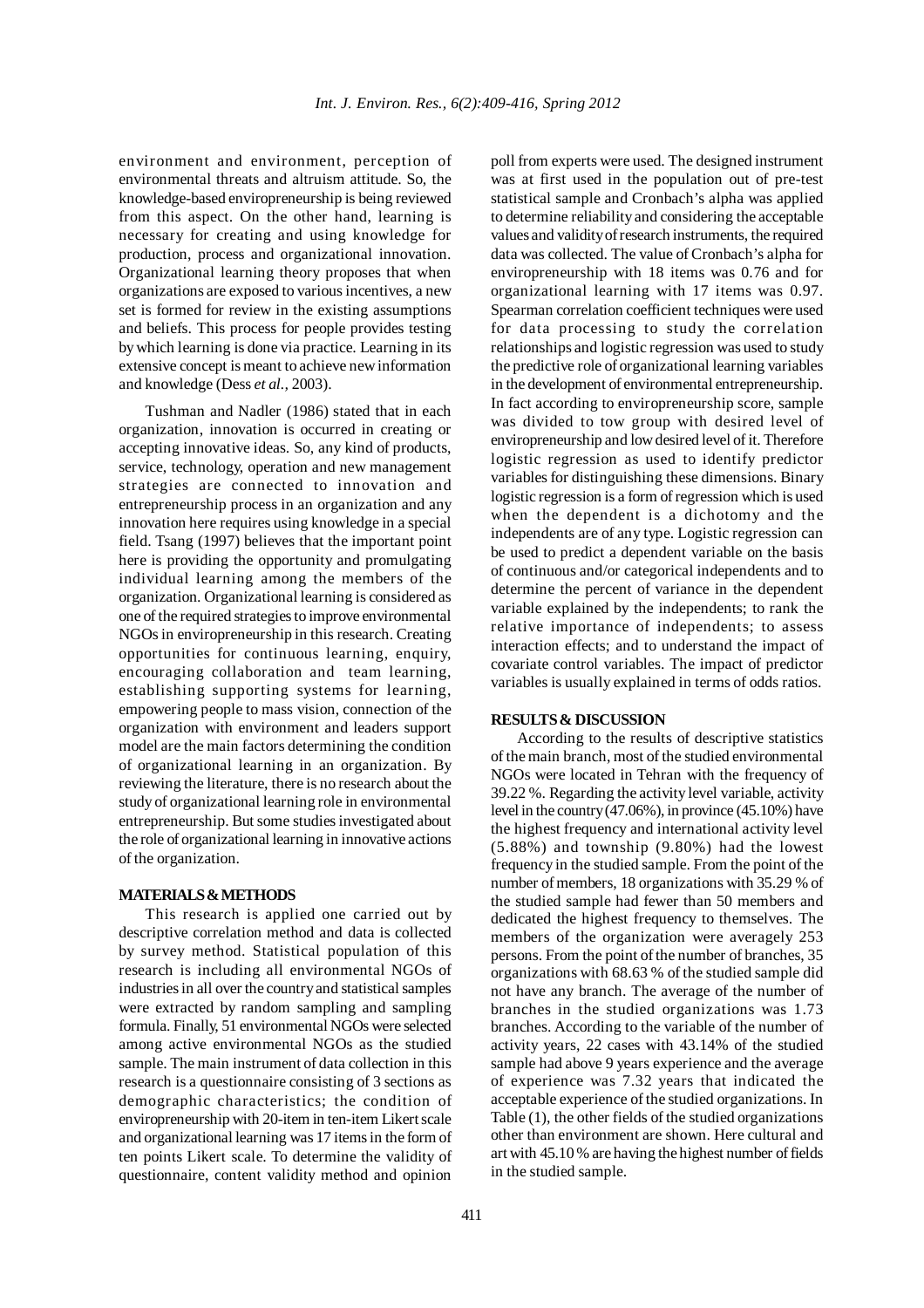| <b>Activity</b>                         | <b>Frequency</b> | Frequency percent |
|-----------------------------------------|------------------|-------------------|
| Health                                  | 9                | 17.65             |
| Women issues                            | 15               | 29.41             |
| Youth issues                            | 19               | 37.25             |
| Children issues                         | 10               | 19.61             |
| Human rights                            | 6                | 11.76             |
| Religious                               | 3                | 5.88              |
| family planning                         | 4                | 7.84              |
| Cultural and art                        | 23               | 45.10             |
| Legal issues                            | 4                | 7.84              |
| Employment and eliminating unemployment | 9                | 17.65             |
| Without activity in another activity    | 9                | 17.65             |
| Total                                   | 51               | 100               |

**Table 1. Activity field of the studied environmental NGOs (n=51)**

According to the review of literature, to measure the concept of environmental entrepreneurship, six main structures were used. Gathering resources for environmental activities, the activities related to improve green operation, active participation in environmental policy making, environmental collaborations, coping with environment destructive projects and environmental innovations as the main six structures were taken into attention to measure entrepreneurship.

The results of descriptive statistics show that according to CV, collaboration with other environmental NGOs of environmental collaborations dimensions were in the priority list of respondents. The activities related to improving green operation and coping with environment destructive projects were in the second and third ranks and it shows that in Iranian environmental NGOs, these enviropreneurship activities are considered more. In the final ranks we can see that collaboration with government about environmental issues were in the last rank and gathering financial resources for environmental activities and gathering human resources for environmental activities as two dimensions of resources gathering were in the last ranks. Regarding the organizational learning dimensions, some dimensions such as empowering people to mass vision, organization connection with environment and improving enquiry are in the first ranks and some dimensions such as opportunities of continuous learning, establishment of systems to achieve and shared learning and encouraging collaboration and team working were in the last priorities.

To investigate the correlation relations between organizational learning variables and environmental entrepreneurship, spearman correlation coefficient was used. The results of correlation coefficients indicate that there is significant association between

organizational learning dimensions and environmental entrepreneurship. There is significant association between opportunities of continuous learning, encouraging collaboration and team learning, establishment of systems to achieve and shared learning, empowering people to mass vision, organization connection with environment and leader's model and supporting learning and enviropreneurship at 1 % alpha type error. Also there is significant association between improving enquiry and enviropreneurship at 5% level.

By calculating the mean of enviropreneurship designed based on Likert 2-section scale, statistical sample was divided according to this score to two parts. Thus, the organizations with the mean of less than 5 were in weak condition of enviropreneurship and the organizations above mean 5 were assessed in acceptable level of environmental entrepreneurship. By creating this discrete dependent variable, logit function was used to predict the role of organizational learning variables in improving enviropreneurship condition.

Chi-square of Omnibus test of the model is calculated as 31.82 that are with significance level of 0.000 and freedom degree of 7 and it indicates that among independent variables, at least one of them is predictable. Also, Hosmer and Lemeshow using for fit-of goodness of logit function is having chi-square of 15.42, freedom degree of 8 and significance level of above 0.05. So, null hypothesis of this test is provided according to the conformation of the collected data to separate two conditions. According to the results, the estimated logit function for separation correctness is 86.3%and only 3 cases of NGOs being nonentrepreneurship in the observed condition are with enviropreneurship condition and 4 NGOs which are predicted as entrepreneurship are not indeed in entrepreneurship condition. The remaining of the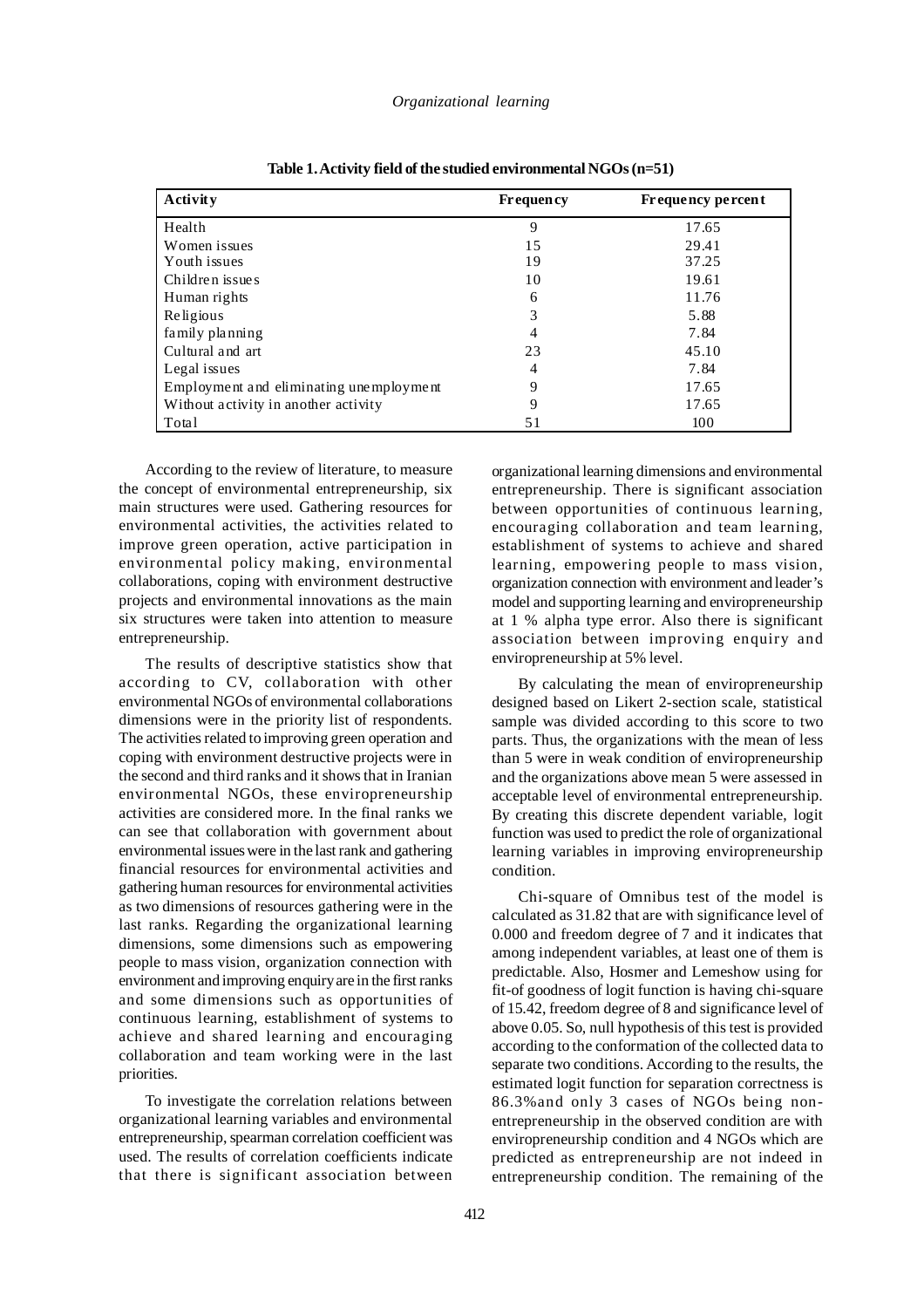| <b>Variable</b>                                                             | Mean | <b>Standard</b><br>deviation | C.V.   | Rank           |
|-----------------------------------------------------------------------------|------|------------------------------|--------|----------------|
| financial sources for environmental<br>Gathering<br>activities              | 4.83 | 2.07                         | 0.428  | 6              |
| human resources for environmental<br>Gathering<br>activities                | 4.45 | 1.93                         | 0.433  | 7              |
| The activities related to improving green operation                         | 5.43 | 1.73                         | 0.318  | $\overline{2}$ |
| participation in environmental<br>$Ac$ tive<br>polic <sub>y</sub><br>making | 4.64 | 1.67                         | 0.359  | 5              |
| Environmental international collaborations                                  | 4.78 | 2.48                         | 0.5188 | 8              |
| Collaborating<br>with<br>about<br>government<br>environmental issues        | 3.94 | 2.52                         | 0.639  | 9              |
| Collaborating with other environmental NGOs                                 | 5.24 | 1.44                         | 0.274  | 1              |
| Coping with environment destructive projects                                | 4.75 | 1.74                         | 0.332  | 3              |
| Environmental innovations                                                   | 5.52 | 1.92                         | 0.347  | 4              |

**Table 2. Coefficient of the changes in the constituent variables of enviropreneurship to rank dimensions**

**Table 3. Coefficient of the changes in the constituent variables of enviropreneurship to rank dimensions**

| Variable                            | Mean | <b>Standard</b>  | C.V.  | Rank           |
|-------------------------------------|------|------------------|-------|----------------|
|                                     |      | <b>Deviation</b> |       |                |
| Continuous learning opportunities   | 6.52 | 4.24             | 0.650 | 7              |
| Improving enquiry                   | 6.79 | 2.28             | 0.335 | 3              |
| Encouraging collaboration<br>and    | 7.01 | 2.38             | 0.339 | 5              |
| team learning                       |      |                  |       |                |
| Establishment<br>of<br>system<br>to | 5.90 | 2.19             | 0.371 | 6              |
| achieve and shared learning         |      |                  |       |                |
| Empowering people to<br>mass        | 6.65 | 2.12             | 0.318 |                |
| vision                              |      |                  |       |                |
| Organization<br>connection<br>with  | 6.71 | 2.21             | 0.329 | $\overline{c}$ |
| environment                         |      |                  |       |                |
| Leaders model<br>and<br>supporting  | 7.07 | 2.38             | 0.336 | 4              |
| learning                            |      |                  |       |                |

**Table 4. Spearman correlation coefficient between organizational learning and enviropreneurship of environmental NGOs**

| Organizational learning dimensions                     | Correlation | Signific an ce | N  |  |
|--------------------------------------------------------|-------------|----------------|----|--|
|                                                        | coefficient | level          |    |  |
| Continuous learning opportunities                      | $0.465**$   | 0.001          | 51 |  |
| Improving enquiry                                      | $0.345*$    | 0.013          | 51 |  |
| Encouraging collaboration and team learning            | $0.453**$   | 0.001          | 51 |  |
| Establishment of system to achieve and shared learning | $0.450**$   | 0.001          | 51 |  |
| Empowering people to mass vision                       | $0.423**$   | 0.002          | 51 |  |
| Organization connection with environment               | $0.524**$   | 0.000          | 51 |  |
| Leaders model and supporting learning                  | $0.558**$   | 0.000          | 51 |  |

\*\*Significance at 1% error, \* at 5% error and ns no significance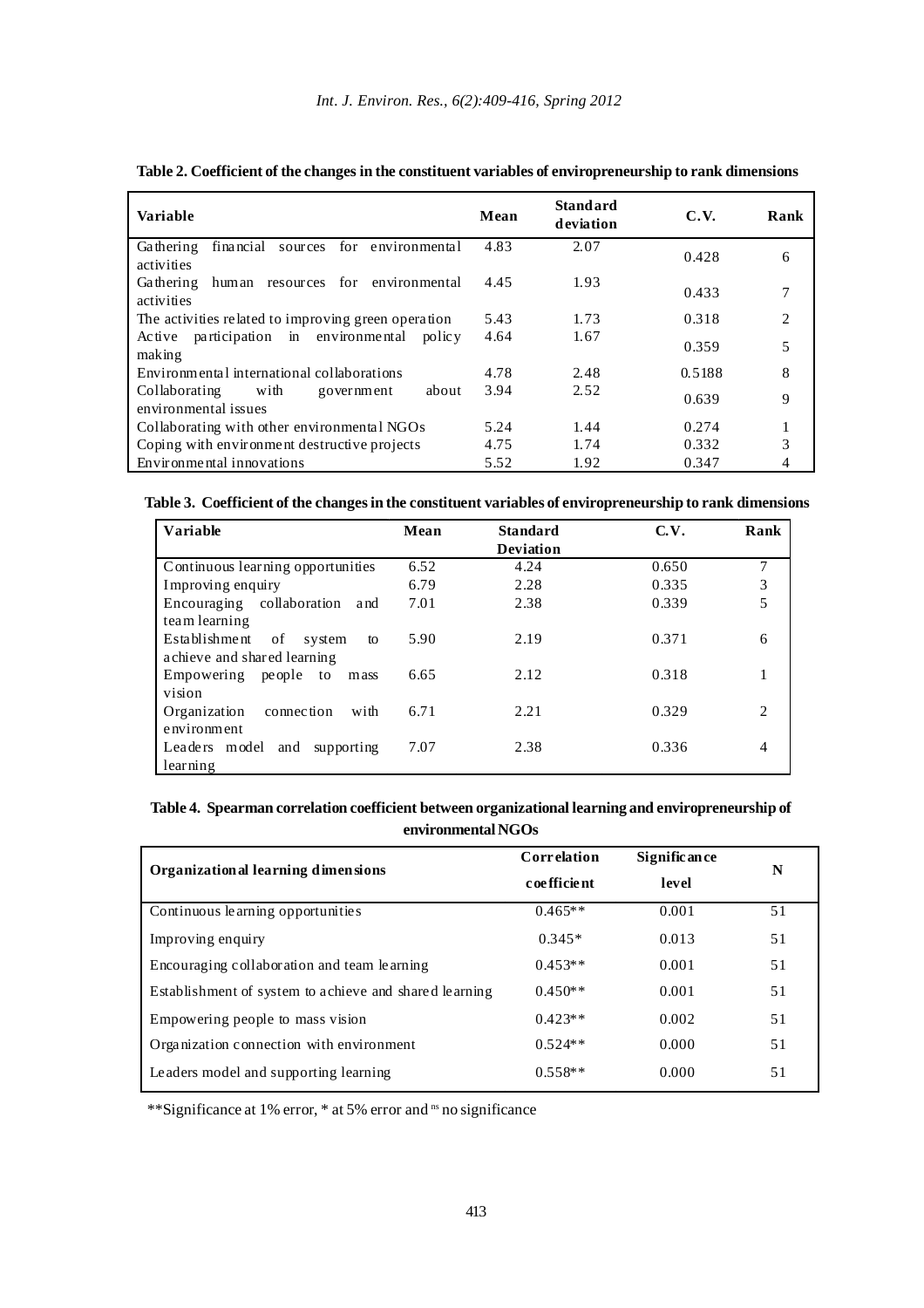|                                                           | statistics |       |       |    |       |        |
|-----------------------------------------------------------|------------|-------|-------|----|-------|--------|
| Organizational learning dimensions                        | B          | S.E.  | Wald  | df | Sig.  | Exp(B) |
| Continuous learning opportunities                         | $1.42**$   | 0.537 | 7.05  |    | 0.008 | 4.159  |
| Improving enquiry                                         | $-3.33**$  | 1.175 | 8.05  |    | 0.005 | 0.036  |
| Encouraging collaboration and team learning               | $1.51*$    | 0.802 | 3.56  |    | 0.050 | 4.543  |
| Establishment of system to achieve and<br>shared learning | $-0.259$   | 0.309 | 0.700 |    | 0.403 | 0.772  |
| Empowering people to mass vision                          | $-1.03$    | 0.610 | 2.86  |    | 0.090 | 0.356  |
| Organization connection with environment                  | $1.63**$   | 0.678 | 5.82  |    | 0.016 | 5.130  |
| Leaders model and supporting learning                     | 0.767      | 0.419 | 3.35  |    | 0.067 | 2.153  |
| Constant value of logic function                          | $-5.05*$   | 2.08  | 5.88  |    | 0.015 | 0.006  |

**Table 5. The coefficients of predictive independent variables of logit function of enviropreneurship with Wald**

\*\*Signiicance at 1% error and \* at 5% error level

studied organizations are 44 cases separated according to this equation and it shows that logit function is highly precise.

According to this table it is shown that among organizational learning dimensions, continuous learning opportunities, improving enquiry, encouraging collaboration and team learning and organization connection with environment are with significance level of less than 0.05, so they enter in logit function. But systems establishment to achieve and shared learning variables, empowering people to mass vision and leader's model and supporting learning didn't enter logit function, because Wald statistics for these variables are with significance level of more than 0.05. According to table (5), logit function can be defined as the followings:

## $(X4)1.63+(X3)1.51+(X2)3.33-(X1)1.42+5.05=$ Ln  $(p/(1-p))$

Where P is probability of success in environmental entrepreneurship, X1 continuous learning opportunities, X2 is improving enquiry, X3 encouraging collaboration and team learning and X4 is organization connection with the environment. As  $\beta$  value is not interpreted alone in logit function and we should get logarithm from the function, so exponential is used to interpret the coefficients.  $\beta$  Value for continuous learning opportunities is having the exponential of 4.159, for which Wald statistics is significant. This means that by one unit increase in continuous learning opportunities, the chance of enviropreneurship in environmental NGOs are increased 4 times and it indicates that among organizational learning this dimension- continuous learning opportunities is having the third role in increasing the chance that these NGos become entrepreneurs. This value for improving enquiry is 0.036 and of its negative coefficient it can

be found that this dimension weakens the chance of being entrepreneurs in these NGOs. But this amount is very little and it can be ignored. For encouraging collaboration and team learning dimension, coefficient is 1.51 with Wald statistics of 3.56 that is significant at level 5%. So, its superiority here is valuable. This amount displayed as Exp (B) equals 4.54 and it is a considerable value and it indicates that by 1 unit increase in measurement scale of encouraging collaboration and team learning dimension, the probability that an environmental NGO is directed to being an entrepreneur, increase four times and this variable is the second variable determining the condition of enviropreneurship among organizational learning dimensions.

For organization connection with environment dimension, coefficient is 1.63 with Wald statistics of 5.82 that is significant at level 5%. So, its superiority here is valuable. This amount displayed as Exp (B) equals 5.13 and it is a considerable value and it indicates that by 1 unit increase in measurement scale of organization connection with environment dimension, the probability that an environmental NGO is directed to being an entrepreneur, increase five times and this variable is the most important variable determining the condition of enviropreneurship among organizational learning dimensions.

For leaders model and supporting learning dimension, Wald statistics of is significant at level 0.06, that is rather near significance level. This amount displayed as Exp (B) equals 2.15 it shows that by optimizing the condition of leader's model and supporting learning dimension, the chance of achieving good indices of enviropreneurship in environmental NGOs are increased as more than double. The results of logit function indicate that organization connection with environment, encouraging collaboration and team learning and continuous learning opportunities are the most important variables determining the condition of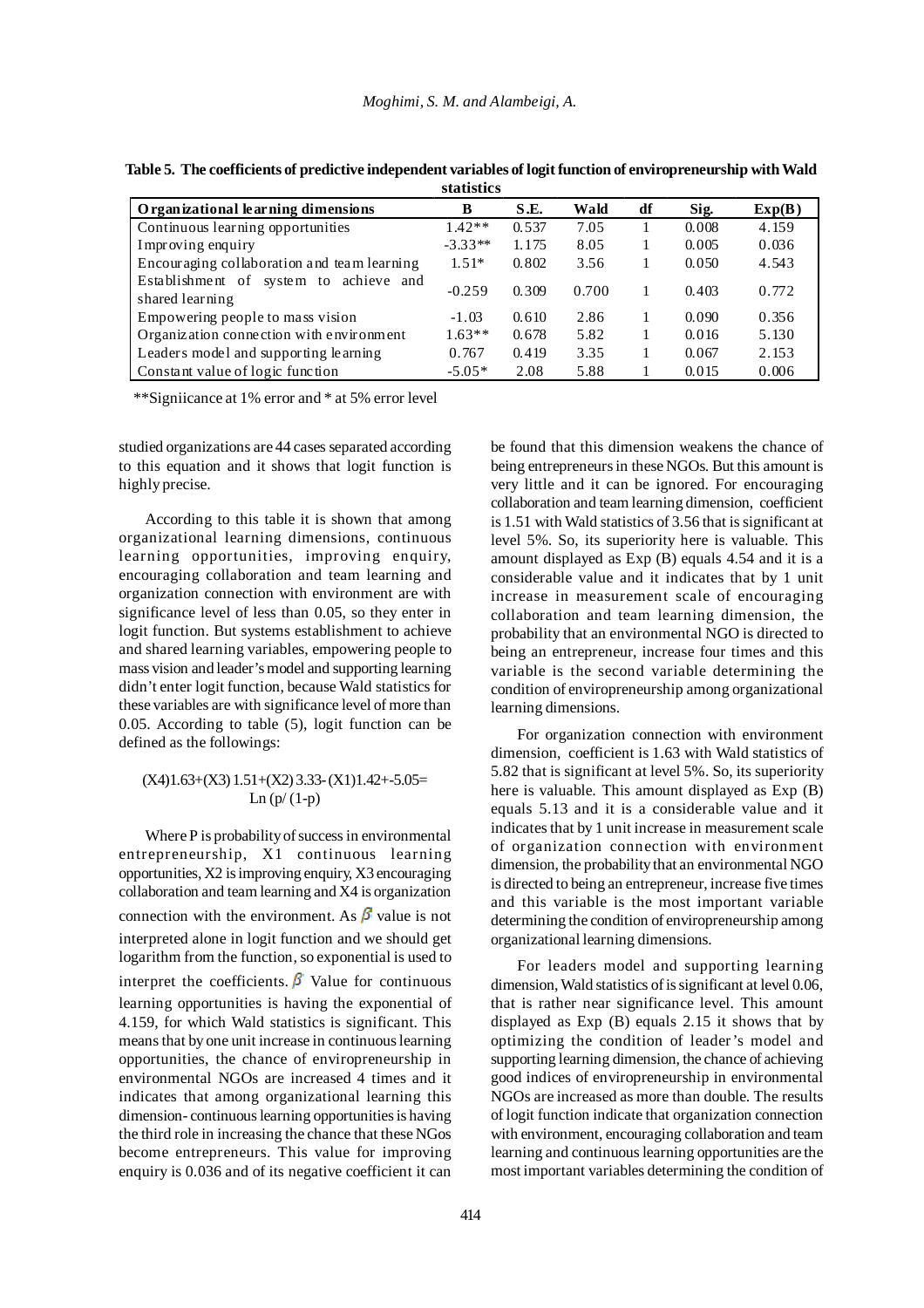enviropreneurship in environmental NGOs. Indeed, leader's model and supporting learning are rather significant in increasing the chance of being an entrepreneur. Two variables of empowering people to mass vision and establishing systems to achieve and shared learning didn't show significant role in separating NGOs with higher than average entrepreneurship amount and lower than average amount and the effect of improving enquiry was very weak, but it was significant and negative. This function showed separation of 86.3 % on the studied sample and its unreal determining coefficient as used especially in logit functions, is 62% and it shows that predictability of this function in the studied population predicted 62% of enviropreneurship variance.

#### **CONCLUSION**

The mean of enviropreneurship variables showed that in the studied sample, collaboration with government about environmental issues is in the last rank and gathering financial resources for environmental activities and gathering human resources for environmental activities as two dimensions of gathering resourced among enviropreneurship dimensions are having the lowest mean. Thus, it seems that to develop the conditions of enviropreneurship in environmental NGOs, collaboration with government should be increased and this shows that government supports the organizations less in the current condition. The results indicated that 3 dimensions of organizational learning such as organization connection with environment, encouraging collaboration and team learning and continuous learning opportunities have the highest role in increasing entrepreneurship change in environmental NGOs.

So, some mechanisms that help us to achieve this level can determine the condition of enviropreneurship from the point of organizational learning. According to the mean organizational learning variables condition, it was shown that continuous learning opportunities and encouraging collaboration and team learning are in the last rank of priority. According to the results of this research in Iranian environmental NGOs, the recommendations are as the followings:

Considering the significant role of organization connection with environment that is a bilateral relationship between organization and environment, in forming enviropreneurship dimensions, it is recommended to start facilitating for members to search the environment to get the required information for entrepreneurial behaviors in the organization. Asking for the opinions of members by management is good to achieve that choice. Also, improving the relationship between organization and the surrounding environment, especially in terms of connection with government was low that can play a critical role in forming enviropreneurship in these organizations.

Considering the significant role of encouraging collaboration and team learning dimension, this dimension should be improved. Designing the mechanisms encouraging learning between members including the value of giving information to other members, promulgating collaboration culture in the organization in the form of the definition of joint projects etc can form enviropreneurship in these organizations.

Also, considering the significant role of continuous learning opportunities in forming environmental entrepreneurship, it is recommended that by holding regular meetings with the members about encouraging learning, the required motivations will be created. Introducing the members show are continuously searching for giving ideas for more learning of other members can be a good solution. In a separate research, the role of organizational learning variables in each of the studied dimensions of enviropreneurship can be studied.

#### **REFERENCES**

Allen, J. C. and Malin, M. (2008). Green Entrepreneurship: A Method for Managing Natural Resources? Society and Natural Resources, **21**, 828–844.

Analoui, F. Moghimi, S. M. and khanifar, H. (2009). Public sector managers and entrepreneurship in Islamic Republic of Iran. Journal of Management Development, **28 (6)**, 522- 532.

Aragón-Correa, J. A., García-Morales, V. J. and Cordón-Pozo, E. (2007). Leadership and organizational learning's role on innovation and performance: lessons from Spain. Industrial Marketing Management, **36 (3)**, 349–359.

Bamber, D. Owens, J. Davies, J and Suleman, A. (2002). Enabling the emergent entrepreneurial organization to develop new products. International journal of Entrepreneurial behavior and research, **8 (4)**, 203-221.

Bresnen, M., Edelman, L., Newell, S., Scarbrough, H. and Swan, J. (2003). Social Practices and the Management of Knowledge in Project Environments. International Journal of Project Management, **21**, 157-166.

Brundin, E. Patzelt, H. and Shepherd, D. A. (2008). Manager's emotional displays and employees' willingness to act entrepreneurially Journal of Business Venturing, **23**, 221–243.

Camison, C. (2008). Learning for environmental adaptation and knowledge-intensive services: the role of public networks for SMEs. Service Industries Journal, **28 (6)**, 827– 844.